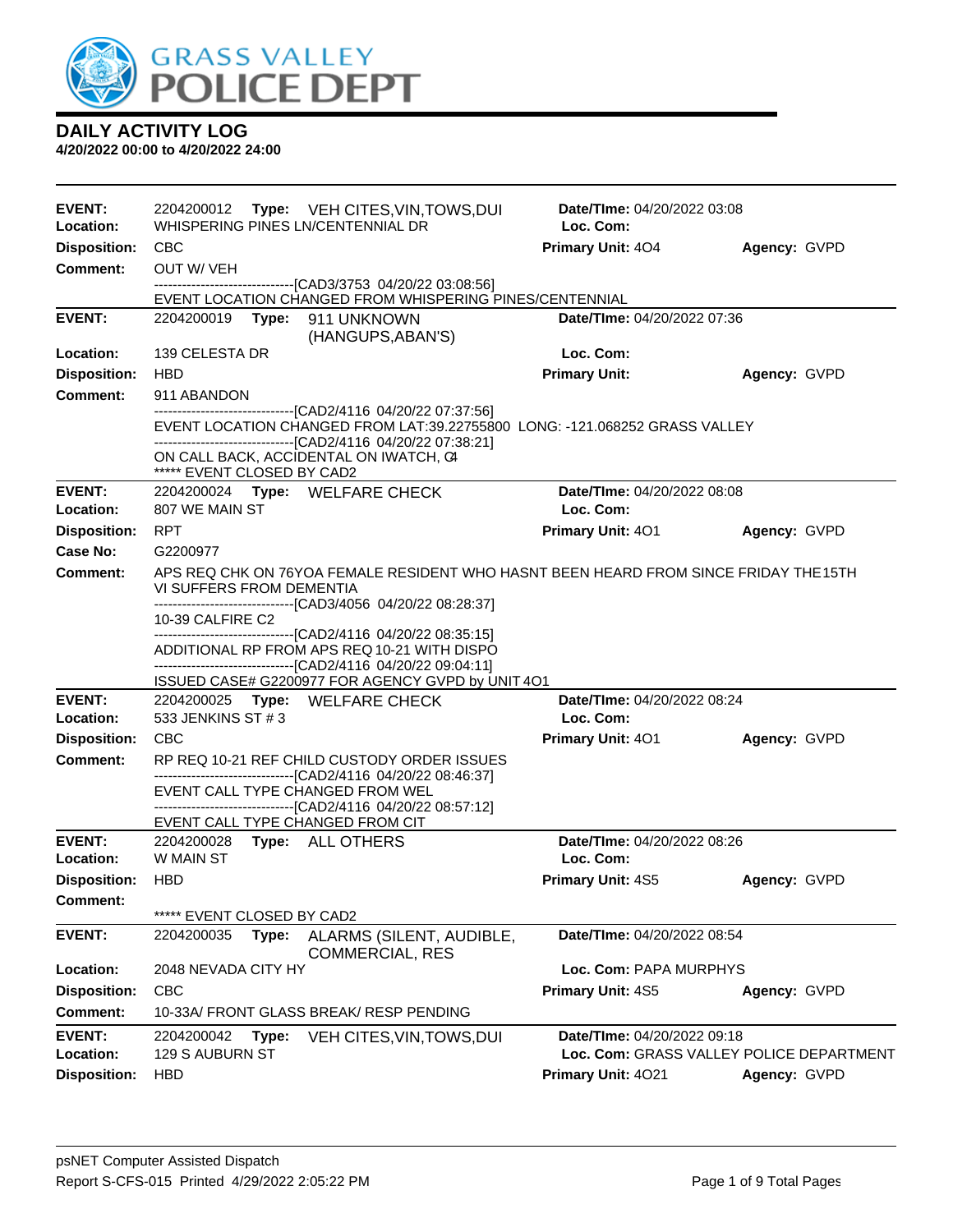

| Comment:                   | RP IN THE LOBBY FOR A VEH RELEASE<br>-------------------------[CAD2/4116_04/20/22_09:37:05]                                 |                                          |              |
|----------------------------|-----------------------------------------------------------------------------------------------------------------------------|------------------------------------------|--------------|
|                            | <b>GV RECORDS HANDLED</b><br>***** EVENT CLOSED BY CAD2                                                                     |                                          |              |
| <b>EVENT:</b><br>Location: | 926 AMBER LP                                                                                                                | Date/TIme: 04/20/2022 09:19<br>Loc. Com: |              |
| <b>Disposition:</b>        | <b>PEN</b>                                                                                                                  | <b>Primary Unit: 4021</b>                | Agency: GVPD |
| <b>Comment:</b>            | RP REQ 10-21 TO ADD TO REPORT, REF EVENT# 2204190099. RP STATES PHONE DOES NOT ACCEPT<br><b>BLOCKED NUMBERS</b>             |                                          |              |
| <b>EVENT:</b><br>Location: | 2204200044 Type: FOOT PATROL<br>TOP OF E MCKNIGHT WY                                                                        | Date/TIme: 04/20/2022 09:25<br>Loc. Com: |              |
| <b>Disposition:</b>        | CBC 98T                                                                                                                     | Primary Unit: 4017                       | Agency: GVPD |
| <b>Comment:</b>            | WOODED AREA, ATC HOMELESS SUBJECT FOR DRUG TREATMENT                                                                        |                                          |              |
| <b>EVENT:</b>              | 2204200045<br>Type: CITIZEN ASSIST (CIVIL<br>STANDBY'S, LOCKOUT                                                             | Date/TIme: 04/20/2022 09:27              |              |
| Location:                  | 1262 SUTTON WY                                                                                                              | Loc. Com: HOSPITALITY HOUSE 530 271 7144 |              |
| <b>Disposition:</b>        | CBC 98T, CLEARED                                                                                                            | <b>Primary Unit: 4017</b>                | Agency: GVPD |
| <b>Comment:</b>            | <b>CLEARANCE X1</b>                                                                                                         |                                          |              |
|                            | -------------------------------[CAD3/4056 04/20/22 09:27:58]<br>EVENT LOCATION CHANGED FROM 1262 SUTTON WAY                 |                                          |              |
| <b>EVENT:</b>              | 2204200046 Type: WELFARE CHECK                                                                                              | Date/TIme: 04/20/2022 09:30              |              |
| Location:                  | 147 RACE ST                                                                                                                 | Loc. Com:                                |              |
| <b>Disposition:</b>        | <b>RPT</b>                                                                                                                  | Primary Unit: 4018                       | Agency: GVPD |
| Case No:                   | G2200978                                                                                                                    |                                          |              |
| Comment:                   | 911 REQ GVPD, STATES SOMEONE MESSED WITH HER PHONES AND SHE CANT CALL ANYONE NOT EVEN<br>HER FRIENDS.                       |                                          |              |
|                            | -------------------------------[CAD2/4116 04/20/22 10:19:18]<br>ISSUED CASE# G2200978 FOR AGENCY GVPD by UNIT 4O18          |                                          |              |
| <b>EVENT:</b>              | 2204200054 Type: FRAUD                                                                                                      | Date/TIme: 04/20/2022 10:05              |              |
| Location:                  | 129 W MCKNIGHT WY                                                                                                           | Loc. Com: SPD                            |              |
| <b>Disposition:</b>        | CBC                                                                                                                         | Primary Unit: 4021                       | Agency: GVPD |
| <b>Comment:</b>            | EMPLOYEE REQ 10-21 FOR CREDIT CARD FRAUD<br>------------------------------[4O21/MDT 04/20/22 10:12]                         |                                          |              |
|                            | RP STATED A FOREIGN BANK CONTACTED THEM TO DISPUTE CHARGES. ADVISED ITS NOT LOCAL LE AND<br>TO REFER TO FRAUD DEPT OF BANKS |                                          |              |
| <b>EVENT:</b>              | 2204200057 Type: VEH CITES, VIN, TOWS, DUI                                                                                  | Date/TIme: 04/20/2022 10:14              |              |
| Location:                  | 410 CROWN POINT CR                                                                                                          | Loc. Com: SWEAT STUDIO                   |              |
| Disposition: CBC           |                                                                                                                             | Primary Unit: 4S5 Agency: GVPD           |              |
| Comment:                   | RP RPTNG WHI SUBARU PARKED IN HANDICAP PARKING SPOT WITHOUT ANY HANDICAP MARKINGS, RP<br>REQ TO REMAIN ANONYMOUS            |                                          |              |
| <b>EVENT:</b>              | 2204200062<br><b>Type: VEHICLE STOP</b>                                                                                     | Date/TIme: 04/20/2022 10:31              |              |
| Location:                  | 1005 IDAHO MARYLAND RD                                                                                                      | Loc. Com: PETERS WELL DRILLING           |              |
| <b>Disposition:</b>        | WA                                                                                                                          | <b>Primary Unit: 4018</b>                | Agency: GVPD |
| <b>Comment:</b>            | License: 84RH750<br>-------------------------------[CAD1/3980_04/20/22 10:32:22]                                            |                                          |              |
|                            | EVENT LOCATION CHANGED FROM RIDGE RD/IDAHO MARYLAND                                                                         |                                          |              |
| <b>EVENT:</b>              | 2204200063<br>Type:<br><b>ORDINANCES</b><br>(COUNTY/MUNICIPAL)                                                              | Date/TIme: 04/20/2022 10:31              |              |
| Location:                  | 880 SUTTON WY                                                                                                               | Loc. Com: WALGREENS                      |              |
| <b>Disposition:</b>        | <b>CBC</b>                                                                                                                  | Primary Unit: 4017                       | Agency: GVPD |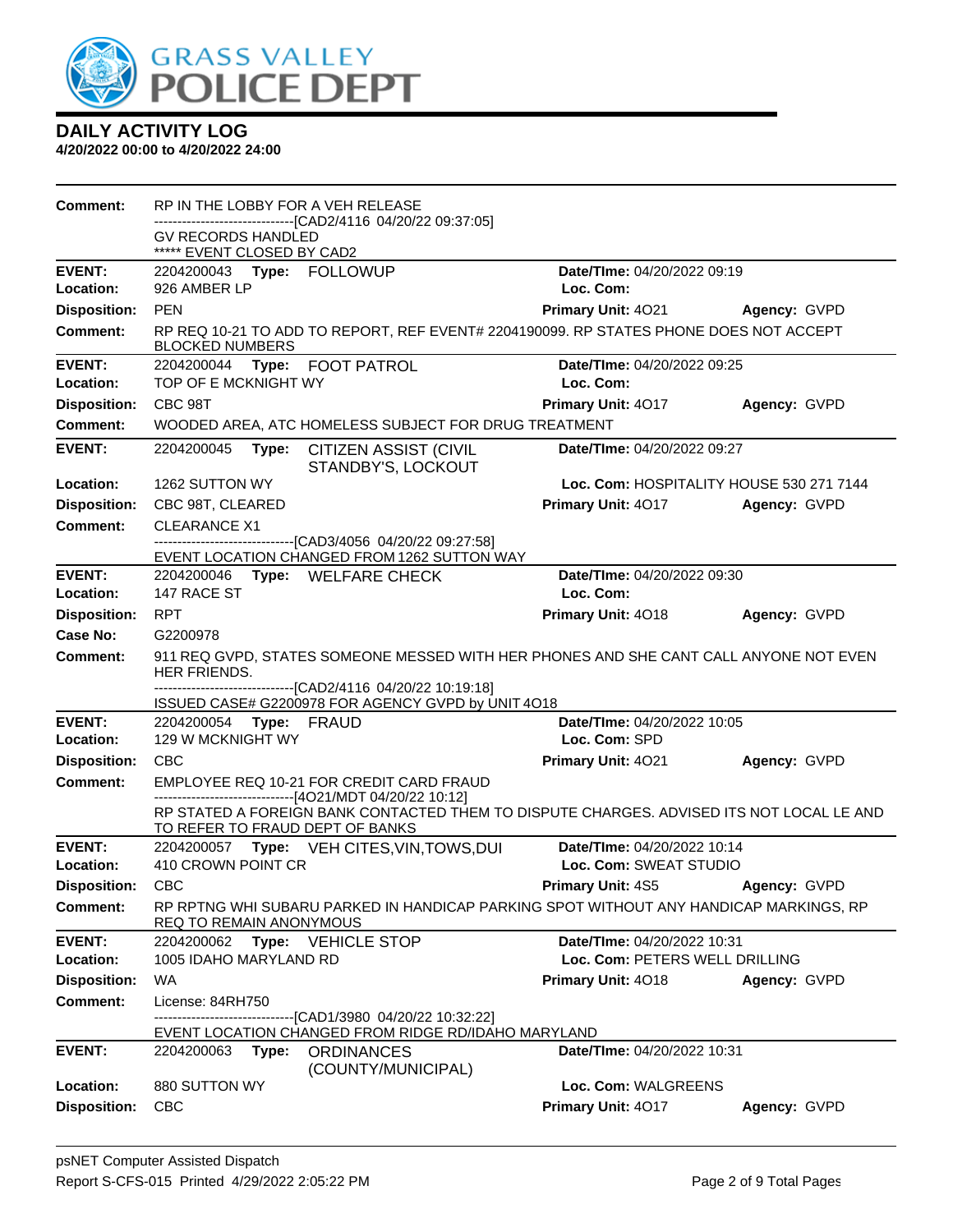

| <b>Comment:</b>                  | RP RPT'G TRANISENTS SLEEPING BY THE OLD GOODWILL BLDG. RP MOSTLY CONCERNED ABOUT THEM<br>URINATING ON THE LANDSCAPING |       |                                                                                                               |                                          |              |
|----------------------------------|-----------------------------------------------------------------------------------------------------------------------|-------|---------------------------------------------------------------------------------------------------------------|------------------------------------------|--------------|
| <b>EVENT:</b>                    |                                                                                                                       |       | 2204200065    Type: 911    UNKNOWN                                                                            | Date/TIme: 04/20/2022 10:39              |              |
|                                  | 49 STATE/WE MCKNIGHT WY                                                                                               |       | (HANGUPS, ABAN'S)                                                                                             | Loc. Com:                                |              |
| Location:<br><b>Disposition:</b> | <b>HBD</b>                                                                                                            |       |                                                                                                               | <b>Primary Unit:</b>                     |              |
| <b>Comment:</b>                  | 911 ABANDON                                                                                                           |       |                                                                                                               |                                          | Agency: GVPD |
|                                  |                                                                                                                       |       | --------------------------[CAD3/4056_04/20/22 10:41:17]                                                       |                                          |              |
|                                  |                                                                                                                       |       | EVENT LOCATION CHANGED FROM LAT:39.20058600 LONG: -121.056772 GRASS VALLEY                                    |                                          |              |
|                                  | C4 ON CALLBACK                                                                                                        |       | -------------------------------[CAD3/4056 04/20/22 10:41:24]                                                  |                                          |              |
|                                  | ***** EVENT CLOSED BY CAD3                                                                                            |       |                                                                                                               |                                          |              |
| <b>EVENT:</b>                    |                                                                                                                       |       | 2204200066 Type: VEHICLE STOP                                                                                 | Date/TIme: 04/20/2022 10:46              |              |
| Location:                        | HENDERSON/COLFAX                                                                                                      |       |                                                                                                               | Loc. Com:                                |              |
| <b>Disposition:</b>              | WA                                                                                                                    |       |                                                                                                               | Primary Unit: 4017                       | Agency: GVPD |
| Comment:                         | License: 2EK7006 State: MD                                                                                            |       |                                                                                                               |                                          |              |
| <b>EVENT:</b><br>Location:       | 2204200071 Type: FRAUD<br>1566 MULBERRY DR                                                                            |       |                                                                                                               | Date/TIme: 04/20/2022 11:08<br>Loc. Com: |              |
| <b>Disposition:</b>              | <b>CBC</b>                                                                                                            |       |                                                                                                               | Primary Unit: 4021                       | Agency: GVPD |
| Comment:                         | RP REQ 10-21 REF FRAUD                                                                                                |       |                                                                                                               |                                          |              |
|                                  |                                                                                                                       |       | -------------------------------[4O21/MDT 04/20/22 11:40]                                                      |                                          |              |
|                                  |                                                                                                                       |       | RP ADVISED TO NOTIFY CREDIT BUREAU                                                                            |                                          |              |
| <b>EVENT:</b>                    |                                                                                                                       |       | 2204200075 Type: ANIMALS (ABUSE, LOOSE,<br>FOUND, INJURED)                                                    | Date/TIme: 04/20/2022 11:17              |              |
| Location:                        | 439 BROCK RD                                                                                                          |       |                                                                                                               | Loc. Com:                                |              |
| <b>Disposition:</b>              | WA WRITTEN WARNING LEFT                                                                                               |       |                                                                                                               | Primary Unit: 4Z32                       | Agency: GVPD |
| <b>Case No:</b>                  | G2200987                                                                                                              |       |                                                                                                               |                                          |              |
| Comment:                         |                                                                                                                       |       | ------------------------------[CAD2/4116 04/20/22 11:18:19]                                                   |                                          |              |
|                                  |                                                                                                                       |       | EVENT LOCATION CHANGED FROM 439 BROCK ST<br>-------------------------------[CAD3/4056 04/21/22 10:09:46]      |                                          |              |
|                                  |                                                                                                                       |       | ISSUED CASE# G2200987-G2200987 FOR GVPD by UNIT 4Z32                                                          |                                          |              |
| <b>EVENT:</b>                    | 2204200076                                                                                                            | Type: | DOMESTIC VIOLENCE                                                                                             | Date/TIme: 04/20/2022 11:23              |              |
| Location:                        | 276 GATES PLACE                                                                                                       |       |                                                                                                               | Loc. Com:                                |              |
| <b>Disposition:</b>              | RPT                                                                                                                   |       |                                                                                                               | Primary Unit: 4017                       | Agency: GVPD |
| Case No:                         | G2200979                                                                                                              |       |                                                                                                               |                                          |              |
| Comment:                         | OW/1                                                                                                                  |       |                                                                                                               |                                          |              |
|                                  |                                                                                                                       |       | --------------------------[CAD2/4116 04/20/22 11:29:54]<br>ISSUED CASE# G2200979 FOR AGENCY GVPD by UNIT 4O17 |                                          |              |
|                                  |                                                                                                                       |       | -- [CAD2/4116 04/20/22 11:48:21]                                                                              |                                          |              |
|                                  |                                                                                                                       |       | EVENT CALL TYPE CHANGED FROM CPA                                                                              |                                          |              |
| <b>EVENT:</b>                    | 2204200082                                                                                                            | Type: | <b>COMMUNITY POLICING</b><br><b>ACTION</b>                                                                    | <b>Date/Time: 04/20/2022 11:41</b>       |              |
| <b>Disposition:</b>              | <b>CBC</b>                                                                                                            |       |                                                                                                               | Primary Unit: 402                        | Agency: GVPD |
| <b>Comment:</b>                  |                                                                                                                       |       |                                                                                                               |                                          |              |
| <b>EVENT:</b>                    | 2204200090                                                                                                            | Type: | PUBLIC RELATION CONTACT                                                                                       | Date/TIme: 04/20/2022 11:59              |              |
| Location:                        | 132 E MAIN ST                                                                                                         |       |                                                                                                               | Loc. Com: CRACKED WIRELESS               |              |
| <b>Disposition:</b>              |                                                                                                                       |       | CBC CIVIL ISSUE ADVISED OF SMALL CLAIMS                                                                       | Primary Unit: 4021                       | Agency: GVPD |
| <b>Comment:</b>                  | <b>COURT</b>                                                                                                          |       | RP REQ 10-21 REF ISSUES GETTING CELL PHONE BACK FROM BUSINESS                                                 |                                          |              |
| <b>EVENT:</b>                    | 2204200095                                                                                                            | Type: | SUBJECT STOP                                                                                                  | Date/TIme: 04/20/2022 12:31              |              |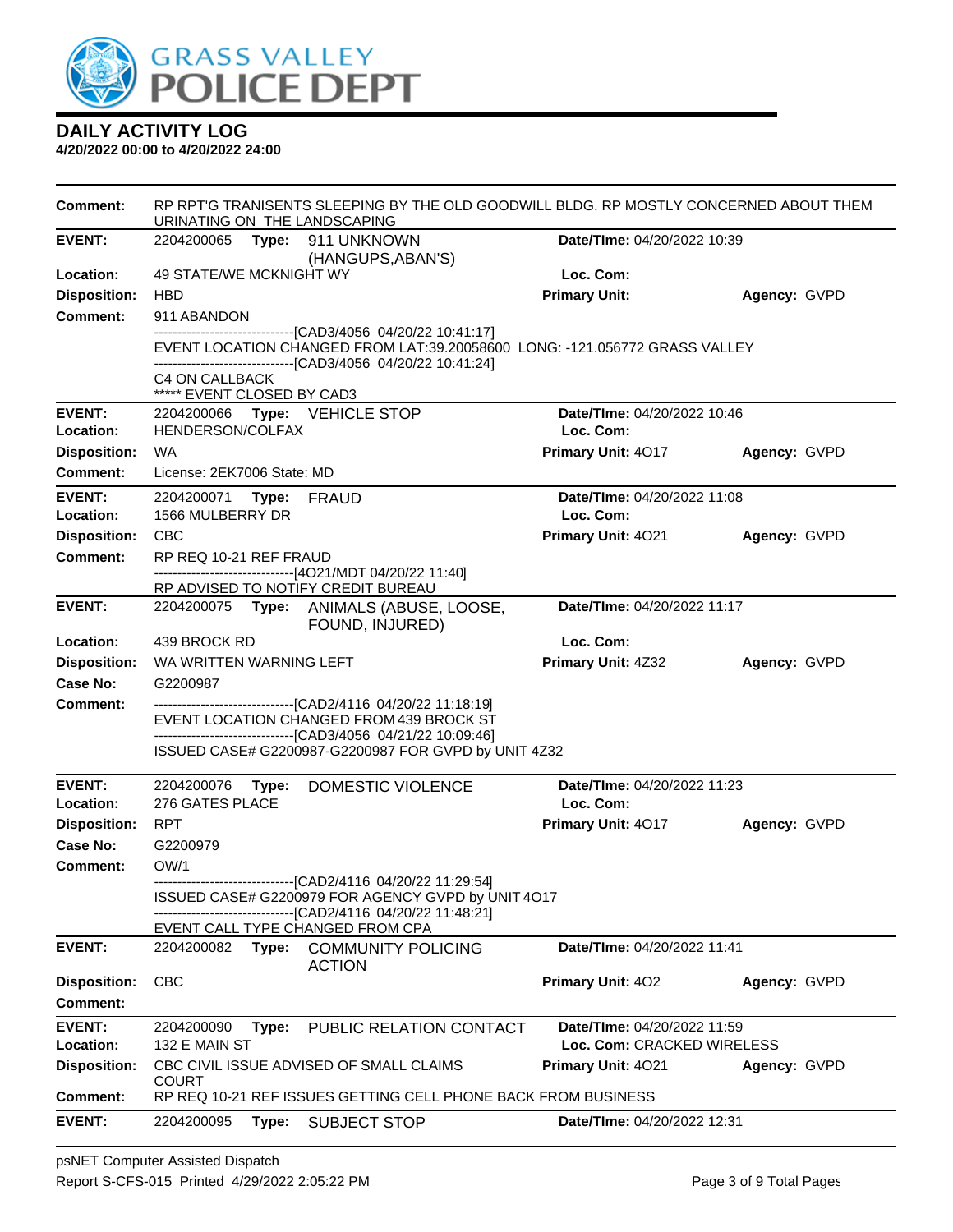

| Location:                              | 49/20 STATE/20                                                     |       |                                                                                                                                                                                     | Loc. Com:                                                                                                                                                                 |              |
|----------------------------------------|--------------------------------------------------------------------|-------|-------------------------------------------------------------------------------------------------------------------------------------------------------------------------------------|---------------------------------------------------------------------------------------------------------------------------------------------------------------------------|--------------|
| <b>Disposition:</b>                    | <b>CBC</b>                                                         |       |                                                                                                                                                                                     | Primary Unit: 4017                                                                                                                                                        | Agency: GVPD |
| <b>Comment:</b>                        | OUT W/1                                                            |       |                                                                                                                                                                                     |                                                                                                                                                                           |              |
|                                        |                                                                    |       | -------------------------------[CAD2/4116 04/20/22 12:32:12]<br>EVENT LOCATION CHANGED FROM 49 HY/20 HY GRASS VALLEY<br>------------------------------[CAD2/4116 04/20/22 12:39:17] |                                                                                                                                                                           |              |
|                                        |                                                                    |       | EVENT LOCATION CHANGED FROM 49 HY/20 HY                                                                                                                                             |                                                                                                                                                                           |              |
| <b>EVENT:</b>                          |                                                                    |       | 2204200098 Type: 911 UNKNOWN<br>(HANGUPS, ABAN'S)                                                                                                                                   | Date/TIme: 04/20/2022 12:36                                                                                                                                               |              |
| Location:                              | 807 WE MAIN ST                                                     |       |                                                                                                                                                                                     | Loc. Com:                                                                                                                                                                 |              |
| <b>Disposition:</b>                    | <b>HBD</b>                                                         |       |                                                                                                                                                                                     | <b>Primary Unit:</b>                                                                                                                                                      | Agency: GVPD |
| <b>Comment:</b>                        | <b>EARLIER TODAY</b><br>***** EVENT CLOSED BY CAD3                 |       |                                                                                                                                                                                     | 911 WANTING TO RPT HER FRIEND AS MISSING, RP WAS ADVISED THAT THE SUBJ WAS TAKEN TO SNMH                                                                                  |              |
| <b>EVENT:</b>                          |                                                                    |       | 2204200100 Type: 911 UNKNOWN<br>(HANGUPS, ABAN'S)                                                                                                                                   | Date/TIme: 04/20/2022 12:38                                                                                                                                               |              |
| Location:                              | DORSEY DR/JOERSCHKE DR                                             |       |                                                                                                                                                                                     | Loc. Com:                                                                                                                                                                 |              |
| <b>Disposition:</b>                    | <b>HBD</b>                                                         |       |                                                                                                                                                                                     | <b>Primary Unit:</b>                                                                                                                                                      | Agency: GVPD |
| Comment:                               | ***** EVENT CLOSED BY CAD2                                         |       | 911 ACCIDENTAL WHILE DRIVING, C4                                                                                                                                                    |                                                                                                                                                                           |              |
| <b>EVENT:</b>                          |                                                                    |       | 2204200103 Type: DISTURBANCE (NOISE,<br>MUSIC, VERBAL, BARKI                                                                                                                        | Date/TIme: 04/20/2022 12:56                                                                                                                                               |              |
| Location:                              | 561 IDAHO MARYLAND RD                                              |       |                                                                                                                                                                                     | Loc. Com: FOR THE LOVE OF PETS                                                                                                                                            |              |
| <b>Disposition:</b>                    | CBC 1148 PROVIDED                                                  |       |                                                                                                                                                                                     | Primary Unit: 4018                                                                                                                                                        | Agency: GVPD |
| <b>Comment:</b>                        |                                                                    |       | WEAPONS SEEN, CURRENTLY WALKING UP THE ROAD                                                                                                                                         | RP RPTNG MALE STANDING IN FRONT OF BUSINESS MAKING INAPPROPRIATE HAND GESTURES AND<br>ATTEMPTING TO FLAG PEOPLE DOWN. LSW BANDANA, BRO/TAN/BLK JACKET AND A BACKPACK. NEG |              |
| <b>EVENT:</b>                          |                                                                    |       | 2204200115 Type: SUBJECT STOP                                                                                                                                                       | Date/TIme: 04/20/2022 13:23                                                                                                                                               |              |
| Location:                              | 1100 BLK SUTTON                                                    |       |                                                                                                                                                                                     | Loc. Com:                                                                                                                                                                 |              |
| <b>Disposition:</b>                    | CBC 98T                                                            |       |                                                                                                                                                                                     | Primary Unit: 4017                                                                                                                                                        | Agency: GVPD |
| <b>Comment:</b>                        | OW <sub>1</sub>                                                    |       |                                                                                                                                                                                     |                                                                                                                                                                           |              |
| <b>EVENT:</b>                          | 2204200116                                                         | Type: | 911 UNKNOWN<br>(HANGUPS, ABAN'S)                                                                                                                                                    | Date/TIme: 04/20/2022 13:27                                                                                                                                               |              |
| Location:                              |                                                                    |       | LAT: 39.23883400 LONG: -121.037889                                                                                                                                                  | Loc. Com:                                                                                                                                                                 |              |
| <b>Disposition:</b><br><b>Comment:</b> | <b>HBD</b><br>911 ABANDON                                          |       |                                                                                                                                                                                     | <b>Primary Unit:</b>                                                                                                                                                      | Agency: GVPD |
|                                        | VM<br><b>NEG HISTORY WITH NUMBER</b><br>***** EVENT CLOSED BY CAD3 |       | -------------------------------[CAD2/4116 04/20/22 13:30:07]<br>-------------------------------[CAD2/4116 04/20/22 13:30:38]                                                        | ON CALL BACK, MSG STATED CALL COULD NOT BE COMPLETED AND DISCONNECTED, UNABLE TO LEAVE A                                                                                  |              |
| <b>EVENT:</b>                          | 2204200119 <b>Type:</b> FRAUD                                      |       |                                                                                                                                                                                     | Date/TIme: 04/20/2022 13:39                                                                                                                                               |              |
| Location:                              | 179 CELESTA DR                                                     |       |                                                                                                                                                                                     | Loc. Com:                                                                                                                                                                 |              |
| <b>Disposition:</b>                    | <b>CBC</b>                                                         |       |                                                                                                                                                                                     | Primary Unit: 401                                                                                                                                                         | Agency: GVPD |
| <b>Comment:</b>                        |                                                                    |       | RP REQ CTC AT GVPD TO REPORT CREDIT CARD FRAUD                                                                                                                                      |                                                                                                                                                                           |              |
| <b>EVENT:</b><br>Location:             | 2204200125<br>120 SCHOOL AL # A                                    | Type: | <b>ALL OTHERS</b>                                                                                                                                                                   | Date/TIme: 04/20/2022 14:06<br>Loc. Com:                                                                                                                                  |              |
| <b>Disposition:</b>                    | <b>RPT</b>                                                         |       |                                                                                                                                                                                     | Primary Unit: 4S1                                                                                                                                                         | Agency: GVPD |
| Case No:                               | G2200980                                                           |       |                                                                                                                                                                                     |                                                                                                                                                                           |              |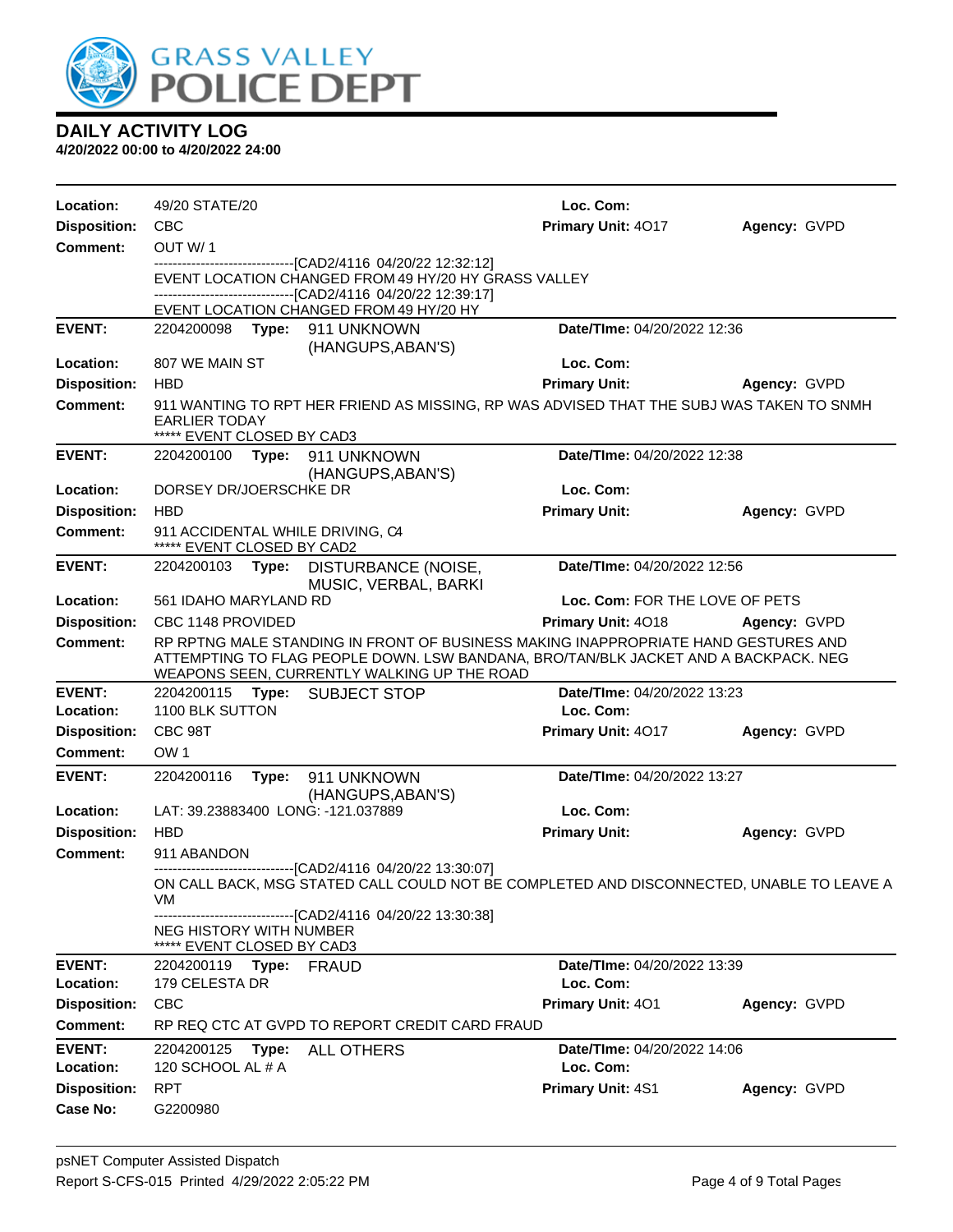

| <b>Comment:</b>                  | ------------------------------[CAD3/4056_04/20/22 14:06:52]<br>EVENT LOCATION CHANGED FROM 120 SCHOOL ALLEY A |       |                                                                                                                                  |                                          |                                          |  |  |
|----------------------------------|---------------------------------------------------------------------------------------------------------------|-------|----------------------------------------------------------------------------------------------------------------------------------|------------------------------------------|------------------------------------------|--|--|
|                                  |                                                                                                               |       | ----------------------------[CAD3/4056_04/20/22 14:31:26]<br>ISSUED CASE# G2200980 FOR AGENCY GVPD by UNIT 4S1                   |                                          |                                          |  |  |
| <b>EVENT:</b>                    |                                                                                                               |       | 2204200129 Type: CITIZEN ASSIST (CIVIL<br>STANDBY'S, LOCKOUT                                                                     | Date/TIme: 04/20/2022 14:20              |                                          |  |  |
| Location:                        | 129 S AUBURN ST                                                                                               |       |                                                                                                                                  |                                          | Loc. Com: GRASS VALLEY POLICE DEPARTMENT |  |  |
| <b>Disposition:</b>              | <b>CBC</b>                                                                                                    |       |                                                                                                                                  | Primary Unit: 401                        | Agency: GVPD                             |  |  |
| <b>Comment:</b>                  |                                                                                                               |       | RP AT GVPD REQ CTC FOR FIX IT TICKET                                                                                             |                                          |                                          |  |  |
| <b>EVENT:</b>                    | 2204200131                                                                                                    |       | Type: SUBJECT STOP                                                                                                               | Date/TIme: 04/20/2022 14:55              |                                          |  |  |
| Location:                        | <b>MALTMAN</b>                                                                                                |       |                                                                                                                                  | Loc. Com:                                |                                          |  |  |
| <b>Disposition:</b>              | <b>CBC NOT A RIFLE</b>                                                                                        |       |                                                                                                                                  | Primary Unit: 4017                       | Agency: GVPD                             |  |  |
| Comment:                         |                                                                                                               |       | ATC SUBJ WALKING W WHAT APPEARS TO BE A RIFLE                                                                                    |                                          |                                          |  |  |
| <b>EVENT:</b>                    | 2204200133                                                                                                    | Type: | VEH CITES, VIN, TOWS, DUI                                                                                                        | Date/TIme: 04/20/2022 14:57              |                                          |  |  |
| Location:                        | <b>BRUNSWICK/SUTTON</b>                                                                                       |       |                                                                                                                                  | Loc. Com:                                |                                          |  |  |
| <b>Disposition:</b>              | <b>CBC</b>                                                                                                    |       |                                                                                                                                  | Primary Unit: 4017                       | Agency: GVPD                             |  |  |
| <b>Comment:</b>                  | OW 1126                                                                                                       |       |                                                                                                                                  |                                          |                                          |  |  |
| <b>EVENT:</b><br>Location:       | 2204200134<br><b>TINLOY BUS STOP</b>                                                                          | Type: | <b>SUBJECT STOP</b>                                                                                                              | Date/TIme: 04/20/2022 15:01<br>Loc. Com: |                                          |  |  |
| <b>Disposition:</b>              | CBC 98T                                                                                                       |       |                                                                                                                                  | Primary Unit: 4D10                       | Agency: GVPD                             |  |  |
| <b>Comment:</b>                  | OUT W/1                                                                                                       |       |                                                                                                                                  |                                          |                                          |  |  |
| <b>EVENT:</b>                    | 2204200135                                                                                                    |       | Type: FOLLOWUP                                                                                                                   | Date/TIme: 04/20/2022 15:09              |                                          |  |  |
| Location:                        | 625 ESKATON CR # 347                                                                                          |       |                                                                                                                                  | Loc. Com:                                |                                          |  |  |
| <b>Disposition:</b>              | PEN UNABLE TO REACH VIA 21                                                                                    |       |                                                                                                                                  | <b>Primary Unit: 401</b>                 | Agency: GVPD                             |  |  |
| <b>Comment:</b>                  |                                                                                                               |       | RP REQ 10-21 FROM 4O1 REF CASE G2200939                                                                                          |                                          |                                          |  |  |
|                                  |                                                                                                               |       |                                                                                                                                  |                                          |                                          |  |  |
| <b>EVENT:</b>                    | 2204200139                                                                                                    | Type: | 911 UNKNOWN                                                                                                                      | Date/TIme: 04/20/2022 15:26              |                                          |  |  |
| Location:                        |                                                                                                               |       | (HANGUPS, ABAN'S)<br>LAT: 39.21920100 LONG: -121.052352                                                                          | Loc. Com:                                |                                          |  |  |
| <b>Disposition:</b>              | <b>HBD</b>                                                                                                    |       |                                                                                                                                  | <b>Primary Unit:</b>                     | Agency: GVPD                             |  |  |
| <b>Comment:</b>                  |                                                                                                               |       | 911 OPEN LINE, FEMALE SAID "OH GOOD IT'S BACK UP", WHEN ASKED FOR HER LOCATION AND NAME, SHE<br>STATED "NO, NO" AND DISCONNECTED |                                          |                                          |  |  |
|                                  | ***** EVENT CLOSED BY CAD3                                                                                    |       | -------------------------------[CAD2/4116 04/20/22 15:26:51]<br>ON CALL BACK, NEG ANSWER, UNABLE TO LEAVE A VM                   |                                          |                                          |  |  |
| <b>EVENT:</b>                    | 2204200141                                                                                                    | Type: | DISTURBANCE (NOISE,                                                                                                              | Date/TIme: 04/20/2022 15:31              |                                          |  |  |
| Location:                        | <b>TINLOY BUS STOP</b>                                                                                        |       | MUSIC, VERBAL, BARKI                                                                                                             | Loc. Com:                                |                                          |  |  |
| <b>Disposition:</b>              | CBC 98T                                                                                                       |       |                                                                                                                                  | Primary Unit: 4S5                        | Agency: GVPD                             |  |  |
| <b>Comment:</b>                  | PER 4S4, RPT OF A 415P                                                                                        |       |                                                                                                                                  |                                          |                                          |  |  |
| <b>EVENT:</b><br>Location:       | 2204200145<br><b>GRASS VALLEY</b>                                                                             | Type: | PUBLIC RELATION CONTACT                                                                                                          | Date/TIme: 04/20/2022 15:38<br>Loc. Com: |                                          |  |  |
| <b>Disposition:</b>              | CBC                                                                                                           |       |                                                                                                                                  | Primary Unit: 4021                       | Agency: GVPD                             |  |  |
| <b>Comment:</b>                  | <b>VEHICLES</b>                                                                                               |       | RP REQ 10-21 WITH QUESTIONS REG DEAF PEOPLE DRIVING AND HOW THEY WOULD HEAR EMERGENCY                                            |                                          |                                          |  |  |
| <b>EVENT:</b>                    | 2204200147                                                                                                    | Type: | ANIMALS (ABUSE, LOOSE,<br>FOUND, INJURED)                                                                                        | Date/TIme: 04/20/2022 15:50              |                                          |  |  |
| Location:<br><b>Disposition:</b> | 141 STACEY LN<br>CBC POSTING LEFT                                                                             |       |                                                                                                                                  | Loc. Com:<br>Primary Unit: 4Z32          | Agency: GVPD                             |  |  |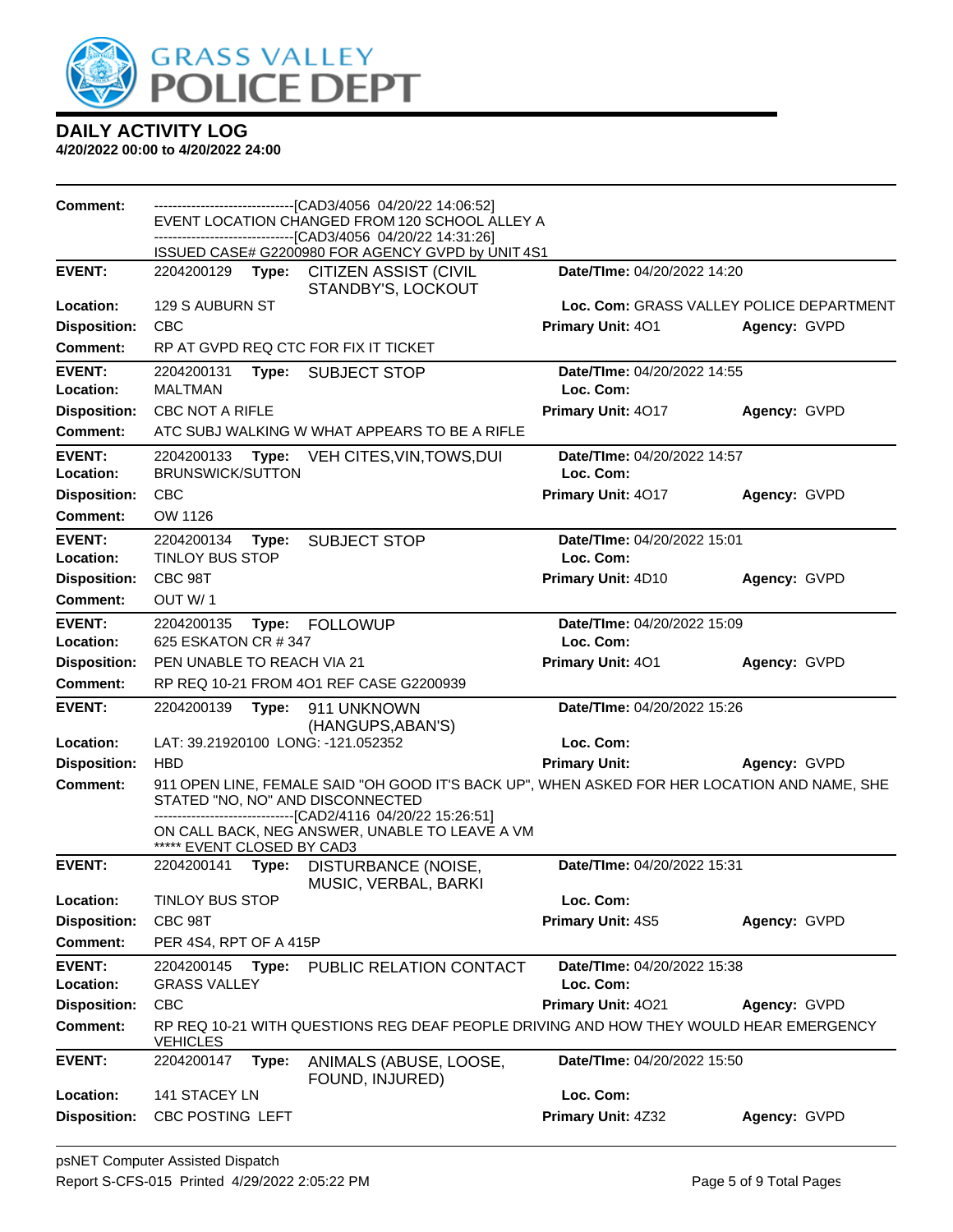

| Comment:            |                                | --------------------------------[CAD3/4056 04/20/22 15:50:13]<br>EVENT LOCATION CHANGED FROM 141 STACY LN                                                                                                                                                                      |                               |                                          |  |
|---------------------|--------------------------------|--------------------------------------------------------------------------------------------------------------------------------------------------------------------------------------------------------------------------------------------------------------------------------|-------------------------------|------------------------------------------|--|
| <b>EVENT:</b>       | 2204200151<br>Type:            | <b>CITIZEN ASSIST (CIVIL</b><br>STANDBY'S, LOCKOUT                                                                                                                                                                                                                             | Date/TIme: 04/20/2022 15:58   |                                          |  |
| Location:           | 1262 SUTTON WY                 |                                                                                                                                                                                                                                                                                |                               | Loc. Com: HOSPITALITY HOUSE 530 271 7144 |  |
| <b>Disposition:</b> | CBC 98T, CLEARED               |                                                                                                                                                                                                                                                                                | Primary Unit: 4017            | Agency: GVPD                             |  |
| <b>Comment:</b>     | CLEARANCE                      |                                                                                                                                                                                                                                                                                |                               |                                          |  |
| <b>EVENT:</b>       | 2204200156<br>Type:            | <b>COMMUNITY POLICING</b><br><b>ACTION</b>                                                                                                                                                                                                                                     | Date/TIme: 04/20/2022 16:15   |                                          |  |
| <b>Disposition:</b> | <b>CBC</b>                     |                                                                                                                                                                                                                                                                                | <b>Primary Unit: 402</b>      | Agency: GVPD                             |  |
| Comment:            |                                |                                                                                                                                                                                                                                                                                |                               |                                          |  |
| <b>EVENT:</b>       | 2204200157<br>Type:            | <b>ORDINANCES</b><br>(COUNTY/MUNICIPAL)                                                                                                                                                                                                                                        | Date/TIme: 04/20/2022 16:16   |                                          |  |
| Location:           | 598 SUTTON WY                  |                                                                                                                                                                                                                                                                                | Loc. Com: BEN FRANKLIN CRAFTS |                                          |  |
| <b>Disposition:</b> | <b>CBC</b>                     |                                                                                                                                                                                                                                                                                | Primary Unit: 4D10            | Agency: GVPD                             |  |
| <b>Comment:</b>     |                                | RP RPT'G SOMEONE JUST DUMPED TRASH BEHIND THE BSN<br>SIL DODG PK LP:51358D3 PULLING BLK TRAILER                                                                                                                                                                                |                               |                                          |  |
|                     |                                | -------------------------------[4D10/MDT 04/20/22 16:52]<br>CONTACT MADE WITH RP. THEY ADVISED HE PICKED UP MOST OF THE GARBAGE. I ATTEMPTED CONTACT<br>AT RESIDENCE. NO ANSWER BUT VEHICLE WAS IN THE DRIVEWAY. LEFT A NOTE AT RESIDENCE. CBC.                                |                               |                                          |  |
| <b>EVENT:</b>       |                                | 2204200171 Type: TRAFFIC ACCIDENT                                                                                                                                                                                                                                              | Date/TIme: 04/20/2022 17:10   |                                          |  |
| Location:           | <b>MALTMAN DR/BRUNSWICK RD</b> |                                                                                                                                                                                                                                                                                | Loc. Com:                     |                                          |  |
| <b>Disposition:</b> | <b>RPT</b>                     |                                                                                                                                                                                                                                                                                | Primary Unit: 4D10            | Agency: GVPD                             |  |
| Case No:            | G2200981                       |                                                                                                                                                                                                                                                                                |                               |                                          |  |
| Comment:            |                                | RP REQG 1021 REGARDING MINOR 20002 THAT OCCURED 15MINS AGO<br>-------------------------------[CAD3/4056 04/20/22 17:36:29]<br>ISSUED CASE# G2200981 FOR AGENCY GVPD by UNIT 4D10                                                                                               |                               |                                          |  |
| <b>EVENT:</b>       |                                | 2204200174 Type: WELFARE CHECK                                                                                                                                                                                                                                                 | Date/TIme: 04/20/2022 17:28   |                                          |  |
| Location:           | 151 GLENWOOD AV                |                                                                                                                                                                                                                                                                                | Loc. Com:                     |                                          |  |
| <b>Disposition:</b> | <b>RPT</b>                     |                                                                                                                                                                                                                                                                                | Primary Unit: 401             | Agency: GVPD                             |  |
| Case No:            | G2200983                       |                                                                                                                                                                                                                                                                                |                               |                                          |  |
| Comment:            |                                | 911 REQ CHK ON HIS SISTER WHO IS ILL, SHE HASNT SLEPT AND IS HALLUCINATING. THEY HAVE TRIED TO<br>GET HER TO THE HOSPITAL MULTIPLE TIMES TODAY BUT SHE REFUSES.                                                                                                                |                               |                                          |  |
|                     | 1039 CALFIRE TO STAGE          | RECENT FALL WITH HEAD INJURY, POSS RELATED TO HER BEHAVIOR. POSS WILL BE VIOLENT TWRDS LE<br>--------------------------------[CAD3/4056 04/20/22 17:29:38]<br>SHE DOES NOT RECOGNIZE ANY OF HER FAMILY MEMBERS<br>-------------------------------[CAD1/3980 04/20/22 17:49:52] |                               |                                          |  |
|                     |                                | ----------------------------[CAD1/3980_04/20/22 18:06:26]<br>1039 CALFIRE TO COME UP TO HOUSE                                                                                                                                                                                  |                               |                                          |  |
|                     | 10-39 CALFIRE TO ENTER         | ------------------------------[CAD3/4056_04/20/22 18:11:38]                                                                                                                                                                                                                    |                               |                                          |  |
|                     | 10-39 ER                       | ------------------------------[CAD3/4056 04/20/22 18:26:06]<br>----------------------[CAD1/4106 04/20/22 18:50:04]                                                                                                                                                             |                               |                                          |  |
|                     |                                | ISSUED CASE# G2200983 FOR AGENCY GVPD by UNIT 4O1                                                                                                                                                                                                                              |                               |                                          |  |
| <b>EVENT:</b>       | 2204200177<br>Type:            | <b>CITIZEN ASSIST (CIVIL</b><br>STANDBY'S, LOCKOUT                                                                                                                                                                                                                             | Date/TIme: 04/20/2022 17:39   |                                          |  |
| Location:           | 1262 SUTTON WY                 |                                                                                                                                                                                                                                                                                |                               | Loc. Com: HOSPITALITY HOUSE 530 271 7144 |  |
| <b>Disposition:</b> | CBC HANDLED                    |                                                                                                                                                                                                                                                                                | <b>Primary Unit: 4S5</b>      | Agency: GVPD                             |  |
| <b>Comment:</b>     | <b>CLEARANCE</b>               |                                                                                                                                                                                                                                                                                |                               |                                          |  |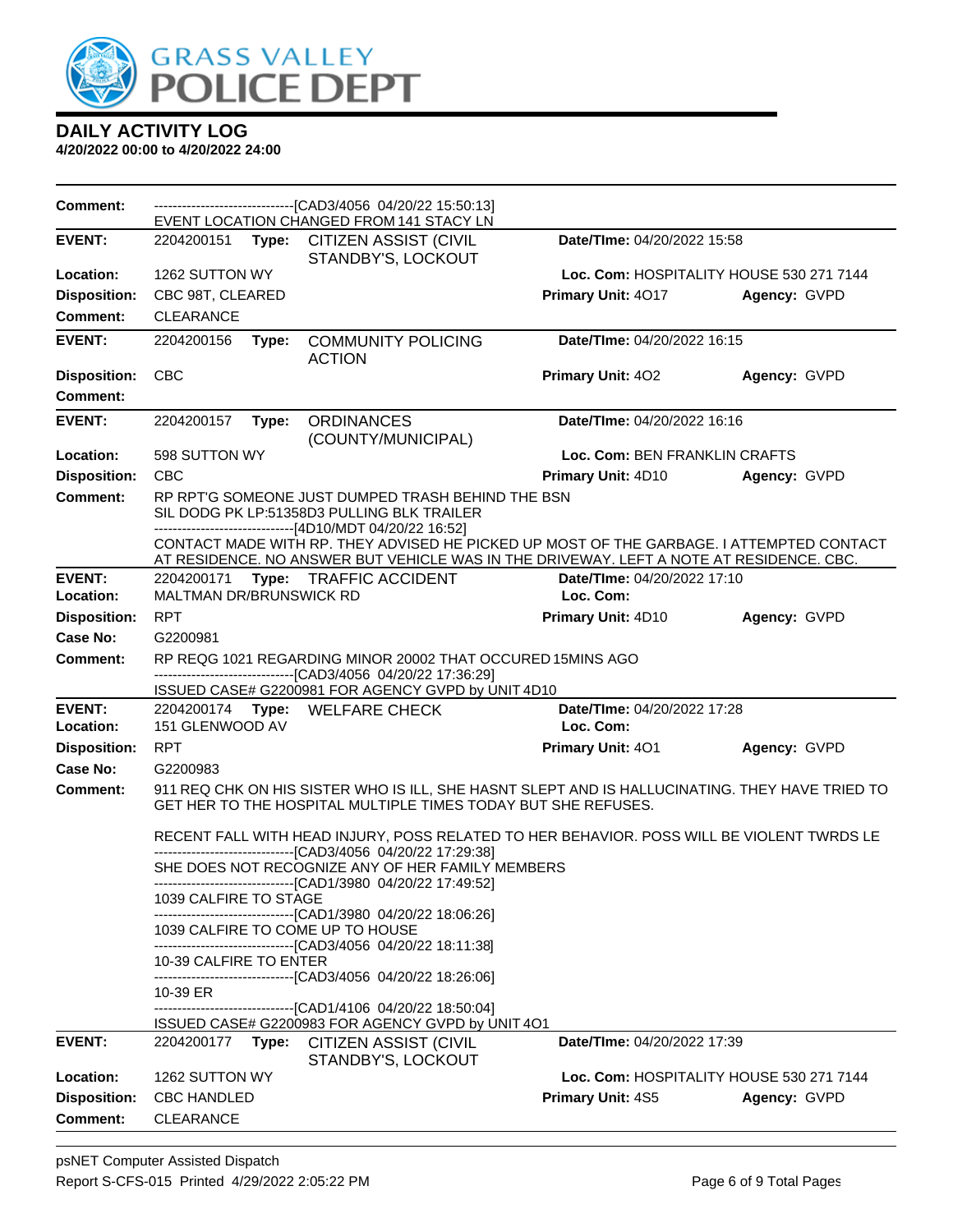

| <b>EVENT:</b>       |                               |       | 2204200183 Type: ALARMS (SILENT, AUDIBLE,<br><b>COMMERCIAL, RES</b>                                                                                                                                                                | Date/TIme: 04/20/2022 18:13               |              |
|---------------------|-------------------------------|-------|------------------------------------------------------------------------------------------------------------------------------------------------------------------------------------------------------------------------------------|-------------------------------------------|--------------|
| Location:           | 300 SIERRA COLLEGE DR # 240   |       |                                                                                                                                                                                                                                    | Loc. Com: DR BRUCE                        |              |
| <b>Disposition:</b> | <b>CNOP</b>                   |       |                                                                                                                                                                                                                                    | Primary Unit: 4D10                        | Agency: GVPD |
| <b>Comment:</b>     |                               |       | 10-33A PANIC/ KEYPAD/ RESP PENDING                                                                                                                                                                                                 |                                           |              |
|                     | ALARM CO CALLED BACK TO 1022  |       | -------------------------------[CAD1/4106 04/20/22 18:16:54]                                                                                                                                                                       |                                           |              |
| <b>EVENT:</b>       |                               |       | 2204200184 Type: TRAFFIC ACCIDENT                                                                                                                                                                                                  | Date/TIme: 04/20/2022 18:15               |              |
| Location:           | 155 GLASSON WY                |       |                                                                                                                                                                                                                                    | Loc. Com: SIERRA NEVADA MEMORIAL HOSPITAL |              |
| <b>Disposition:</b> | <b>RPT</b>                    |       |                                                                                                                                                                                                                                    | <b>Primary Unit: 4018</b>                 | Agency: GVPD |
| Case No:            | G2200982                      |       |                                                                                                                                                                                                                                    |                                           |              |
| Comment:            |                               |       | RP REPORTING 1182 NEG INJURIES IN PARKING LOT B. RP IN A WHI TESLA MODEL3 LIC: 8NVE809. OTHER<br>VEH IS A SILVER KIA SPORTAGE LIC: 7ASC508. RP STANDING BY FOR CTC<br>-------------------------------[CAD1/4106 04/20/22 18:29:25] |                                           |              |
|                     |                               |       | RP WAS ADVISED ALL UNITS ARE10-6<br>-------------------------------[CAD3/4056 04/20/22 18:45:31]                                                                                                                                   |                                           |              |
|                     |                               |       | ISSUED CASE# G2200982 FOR AGENCY GVPD by UNIT 4O18                                                                                                                                                                                 |                                           |              |
| <b>EVENT:</b>       |                               |       | 2204200185    Type: 911    UNKNOWN<br>(HANGUPS, ABAN'S)                                                                                                                                                                            | Date/TIme: 04/20/2022 18:19               |              |
| Location:           |                               |       | LAT: 39.23215600 LONG: -121.041076                                                                                                                                                                                                 | Loc. Com:                                 |              |
| <b>Disposition:</b> | <b>HBD</b>                    |       |                                                                                                                                                                                                                                    | <b>Primary Unit:</b>                      | Agency: GVPD |
| <b>Comment:</b>     |                               |       | 911 OPEN LINE POSS POCKET DIAL. NOTHING SIG HEARD<br>-------------------------------[CAD1/4106 04/20/22 18:20:16]                                                                                                                  |                                           |              |
|                     | ***** EVENT CLOSED BY CAD3    |       | HIST OF 415 ON WALSH ST WITH NUMBER IN 2019. ON CB LINE IS ANSWERED NO ONE THERE                                                                                                                                                   |                                           |              |
| <b>EVENT:</b>       |                               |       | 2204200186 Type: 911 UNKNOWN<br>(HANGUPS, ABAN'S)                                                                                                                                                                                  | Date/TIme: 04/20/2022 18:25               |              |
| Location:           | <b>115 BOBWHITE LN</b>        |       |                                                                                                                                                                                                                                    | Loc. Com:                                 |              |
| <b>Disposition:</b> | <b>HBD</b>                    |       |                                                                                                                                                                                                                                    | <b>Primary Unit:</b>                      | Agency: GVPD |
| <b>Comment:</b>     | 911 ACCIDENTAL. EVERYTHING C4 |       |                                                                                                                                                                                                                                    |                                           |              |
|                     | ***** EVENT CLOSED BY CAD1    |       | -------------------------------[CAD1/4106 04/20/22 18:26:34]<br>NEG SIG HIST W NUM OR ADDRESS                                                                                                                                      |                                           |              |
| <b>EVENT:</b>       |                               |       | 2204200198 Type: SUSPICIOUS CIRCUMSTANCE<br>(VEHICLE, PERSON                                                                                                                                                                       | Date/TIme: 04/20/2022 19:18               |              |
| Location:           | 517 PACKARD DR                |       |                                                                                                                                                                                                                                    | Loc. Com:                                 |              |
| <b>Disposition:</b> | <b>CBC</b>                    |       |                                                                                                                                                                                                                                    | Primary Unit: 4D10                        | Agency: GVPD |
| Comment:            | 21.                           |       | RP REPORTS SUS NOTE IN HER MAILBOX SAYING SOMEONE IS ON TO HER AND CONTACTED LE. RP REQ10-                                                                                                                                         |                                           |              |
|                     |                               |       | ------------------------------[4D10/MDT 04/20/22 20:13]<br>CONTACT MADE WITH RP. SHE ADVISED THAT THERE IS NO SUSPECT INFO. SHE WILL CONTACT US IF<br>THERE ARE ANY FURTHER PROBLEMS. CBC.                                         |                                           |              |
| <b>EVENT:</b>       | 2204200205                    | Type: | ALARMS (SILENT, AUDIBLE,<br><b>COMMERCIAL, RES</b>                                                                                                                                                                                 | Date/TIme: 04/20/2022 20:17               |              |
| Location:           | 434 COLFAX AV                 |       |                                                                                                                                                                                                                                    | Loc. Com: NEVADA COUNTY PETS IN NEED      |              |
| <b>Disposition:</b> | CBC ALL SECURE                |       |                                                                                                                                                                                                                                    | Primary Unit: 4011                        | Agency: GVPD |
| <b>Comment:</b>     | FRONT DOOR, AUD, NEG RESP     |       |                                                                                                                                                                                                                                    |                                           |              |
| <b>EVENT:</b>       | 2204200207                    | Type: | <b>WELFARE CHECK</b>                                                                                                                                                                                                               | Date/TIme: 04/20/2022 20:55               |              |
| Location:           | 375 BRUNSWICK RD              |       |                                                                                                                                                                                                                                    | Loc. Com: WESTAMERICA BANK                |              |
| <b>Disposition:</b> | <b>CBC MED XPORTING</b>       |       |                                                                                                                                                                                                                                    | Primary Unit: 4D10                        | Agency: GVPD |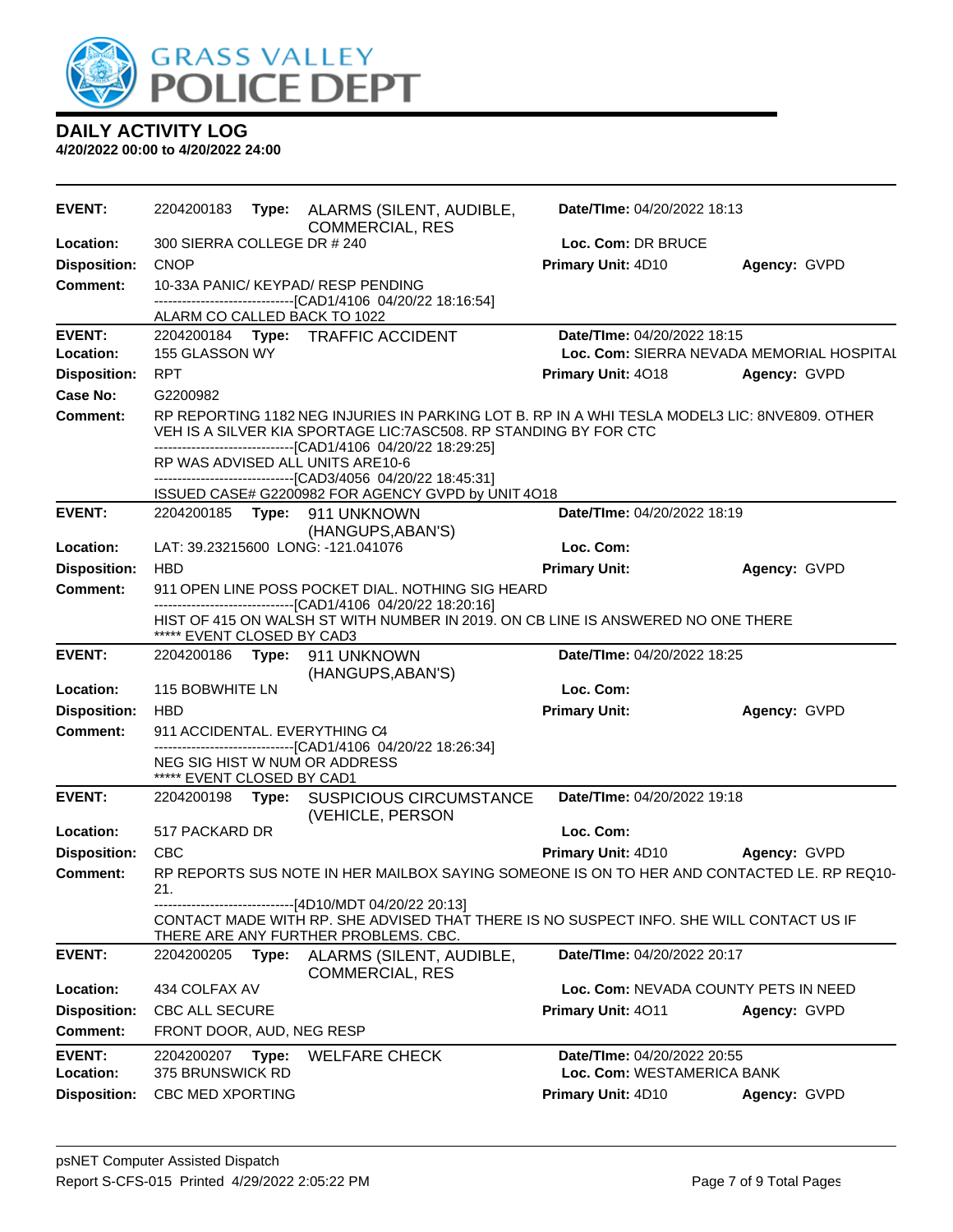

| Comment:                   | RP REPORTS ELDERLY MALE APPEARS TO BE PASSED OUT ON THE SIDE OF THE ROADWAY WITH VOMIT<br>NEXT TO HIM.<br>-------------------------------[CAD3/3753_04/20/22_20:55:56]                                                                                                                            |       |                                                                                                                                                                          |                                          |                                           |  |  |
|----------------------------|---------------------------------------------------------------------------------------------------------------------------------------------------------------------------------------------------------------------------------------------------------------------------------------------------|-------|--------------------------------------------------------------------------------------------------------------------------------------------------------------------------|------------------------------------------|-------------------------------------------|--|--|
|                            | 10-39 CALFIRE                                                                                                                                                                                                                                                                                     |       |                                                                                                                                                                          |                                          |                                           |  |  |
| <b>EVENT:</b>              | 2204200212                                                                                                                                                                                                                                                                                        |       | Type: DISTURBANCE (NOISE,<br>MUSIC, VERBAL, BARKI                                                                                                                        | Date/TIme: 04/20/2022 21:48              |                                           |  |  |
| Location:                  | 305 W MAIN ST                                                                                                                                                                                                                                                                                     |       |                                                                                                                                                                          |                                          | Loc. Com: THE BRET HARTE RETIREMENT INN   |  |  |
| <b>Disposition:</b>        | HBD LOG PER 4D10                                                                                                                                                                                                                                                                                  |       |                                                                                                                                                                          | <b>Primary Unit:</b>                     | Agency: GVPD                              |  |  |
| <b>Comment:</b>            | 911 CALLER REPORTS FOUR MALE JUVS WERE THROWING AN ORANGE CONE AROUND IN THE PARKING<br>LOT AND THEY YELLED SWEAR WORDS AT THE RP WHEN HE ASKED THEM TO STOP. LAST SEEN RUNNING<br>WB ON W MAIN ST. RP NO LONGER NEEDS A RESPONSE.<br>------------------------------[CAD1/4106 04/20/22 21:49:31] |       |                                                                                                                                                                          |                                          |                                           |  |  |
|                            | 4D10 ADV VIA AM                                                                                                                                                                                                                                                                                   |       | ***** EVENT CLOSED BY CAD1 WITH COMMENT-LOG PER 4D10                                                                                                                     |                                          |                                           |  |  |
| <b>EVENT:</b><br>Location: | NO CHURCH ST/RICHARDSON ST                                                                                                                                                                                                                                                                        |       | 2204200213 Type: PROPERTY LOST OR FOUND                                                                                                                                  | Date/TIme: 04/20/2022 21:51<br>Loc. Com: |                                           |  |  |
| <b>Disposition:</b>        | <b>UTL</b>                                                                                                                                                                                                                                                                                        |       |                                                                                                                                                                          | Primary Unit: 4D10 Agency: GVPD          |                                           |  |  |
| <b>Comment:</b>            |                                                                                                                                                                                                                                                                                                   |       | RP REPORTS THREE JUVS LEFT A LAWNMOWER IN THE MIDDLE OF THE ROADWAY. RP MOVED IT BEHIND A<br>MAROON VAN. JUVS WERE LAST SEEN GOING INTO AN APT COMPLEX ON RICHARDSON ST. |                                          |                                           |  |  |
| <b>EVENT:</b>              |                                                                                                                                                                                                                                                                                                   |       | 2204200216    Type: 911    UNKNOWN<br>(HANGUPS, ABAN'S)                                                                                                                  | Date/TIme: 04/20/2022 22:18              |                                           |  |  |
| Location:                  | 155 GLASSON WY                                                                                                                                                                                                                                                                                    |       |                                                                                                                                                                          |                                          | Loc. Com: SIERRA NEVADA MEMORIAL HOSPITAL |  |  |
| <b>Disposition:</b>        | HBD LOG PER 4S6 VIA AM                                                                                                                                                                                                                                                                            |       |                                                                                                                                                                          | <b>Primary Unit:</b>                     | Agency: GVPD                              |  |  |
| <b>Comment:</b>            | 911 STATIC                                                                                                                                                                                                                                                                                        |       |                                                                                                                                                                          |                                          |                                           |  |  |
|                            | ---------------------------------[CAD3/3753 04/20/22 22:19:03]<br>NEG ANS ON CALL BACK                                                                                                                                                                                                            |       |                                                                                                                                                                          |                                          |                                           |  |  |
|                            |                                                                                                                                                                                                                                                                                                   |       | ------------------------------[CAD1/4106 04/20/22 22:22:15]                                                                                                              |                                          |                                           |  |  |
|                            | 4S6 ADV<br>***** EVENT CLOSED BY CAD1 WITH COMMENT-LOG PER 4S6 VIA AM                                                                                                                                                                                                                             |       |                                                                                                                                                                          |                                          |                                           |  |  |
|                            |                                                                                                                                                                                                                                                                                                   |       | -------------------------------[CAD3/3753 04/20/22 22:56:46]                                                                                                             |                                          |                                           |  |  |
|                            | <b>ADDITIONAL 911 ABANDON</b>                                                                                                                                                                                                                                                                     |       |                                                                                                                                                                          |                                          |                                           |  |  |
| <b>EVENT:</b>              | 2204200217                                                                                                                                                                                                                                                                                        |       | Type: 911 UNKNOWN                                                                                                                                                        | Date/TIme: 04/20/2022 22:27              |                                           |  |  |
|                            |                                                                                                                                                                                                                                                                                                   |       | (HANGUPS, ABAN'S)                                                                                                                                                        |                                          |                                           |  |  |
| Location:                  |                                                                                                                                                                                                                                                                                                   |       | LAT: 39.20954500 LONG: -121.066063                                                                                                                                       | Loc. Com:                                |                                           |  |  |
| <b>Disposition:</b>        | <b>HBD</b>                                                                                                                                                                                                                                                                                        |       |                                                                                                                                                                          | <b>Primary Unit:</b>                     | Agency: GVPD                              |  |  |
| Comment:                   | 911 HANGUP, BUSY ON BACK.                                                                                                                                                                                                                                                                         |       |                                                                                                                                                                          |                                          |                                           |  |  |
|                            | ***** EVENT CLOSED BY CAD1                                                                                                                                                                                                                                                                        |       | ------------------------[CAD3/3753_04/20/22_22:30:00]<br>NEG LOCATION HISTORY FROM PREVIOUS CALLS                                                                        |                                          |                                           |  |  |
| <b>EVENT:</b>              | 2204200220                                                                                                                                                                                                                                                                                        | Type: | DISTURBANCE (NOISE,<br>MUSIC, VERBAL, BARKI                                                                                                                              | Date/TIme: 04/20/2022 22:42              |                                           |  |  |
| Location:                  | 440 MARSHALL ST                                                                                                                                                                                                                                                                                   |       |                                                                                                                                                                          | Loc. Com:                                |                                           |  |  |
| <b>Disposition:</b>        | <b>RPT</b>                                                                                                                                                                                                                                                                                        |       |                                                                                                                                                                          | Primary Unit: 4011                       | Agency: GVPD                              |  |  |
| <b>Case No:</b>            | G2200984                                                                                                                                                                                                                                                                                          |       |                                                                                                                                                                          |                                          |                                           |  |  |
| Comment:                   | 911 CALLER REPORTS 415 PHYS BET HER EX AND HER SON. NOT CURRENTLY IN PROGRESS. NEG<br>WEAPONS. EX IS REFUSING TO LEAVE. NEG MEDICAL NEEDED.<br>-------[CAD1/4106 04/20/22 22:59:20]<br>ISSUED CASE# G2200984 FOR AGENCY GVPD by UNIT 4O11                                                         |       |                                                                                                                                                                          |                                          |                                           |  |  |
| <b>EVENT:</b>              | 2204200221                                                                                                                                                                                                                                                                                        |       | Type: ALARMS (SILENT, AUDIBLE,<br><b>COMMERCIAL, RES</b>                                                                                                                 | Date/TIme: 04/20/2022 23:02              |                                           |  |  |
| Location:                  | 300 SIERRA COLLEGE DR #105                                                                                                                                                                                                                                                                        |       |                                                                                                                                                                          | Loc. Com: SNMH GASTROENTEROLOGY          |                                           |  |  |
| <b>Disposition:</b>        | <b>CBC BUILDING SECURE</b>                                                                                                                                                                                                                                                                        |       |                                                                                                                                                                          | Primary Unit: 404                        | Agency: GVPD                              |  |  |